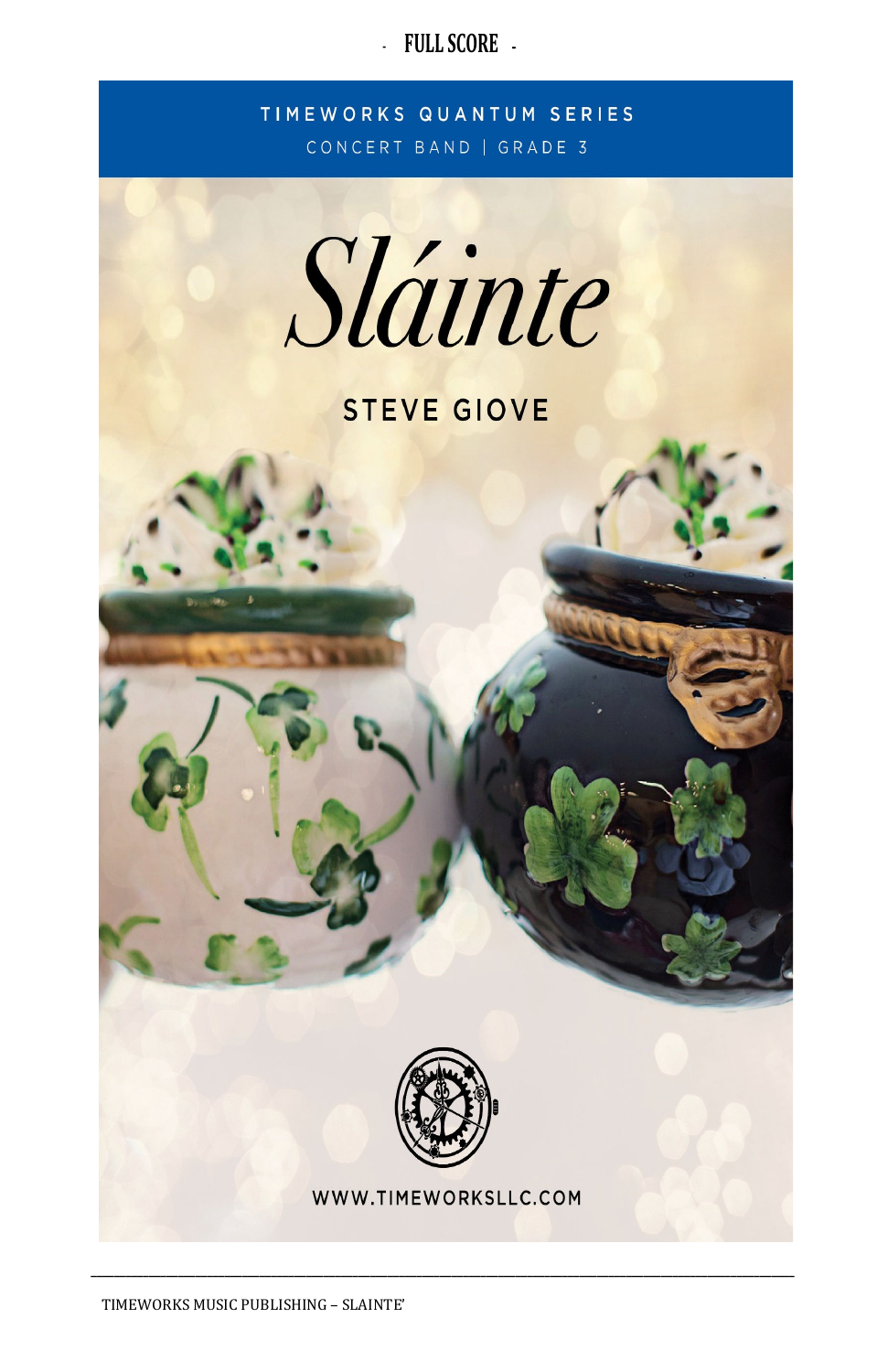## TIMEWORKS MUSIC PUBLISHING - SLAINTE'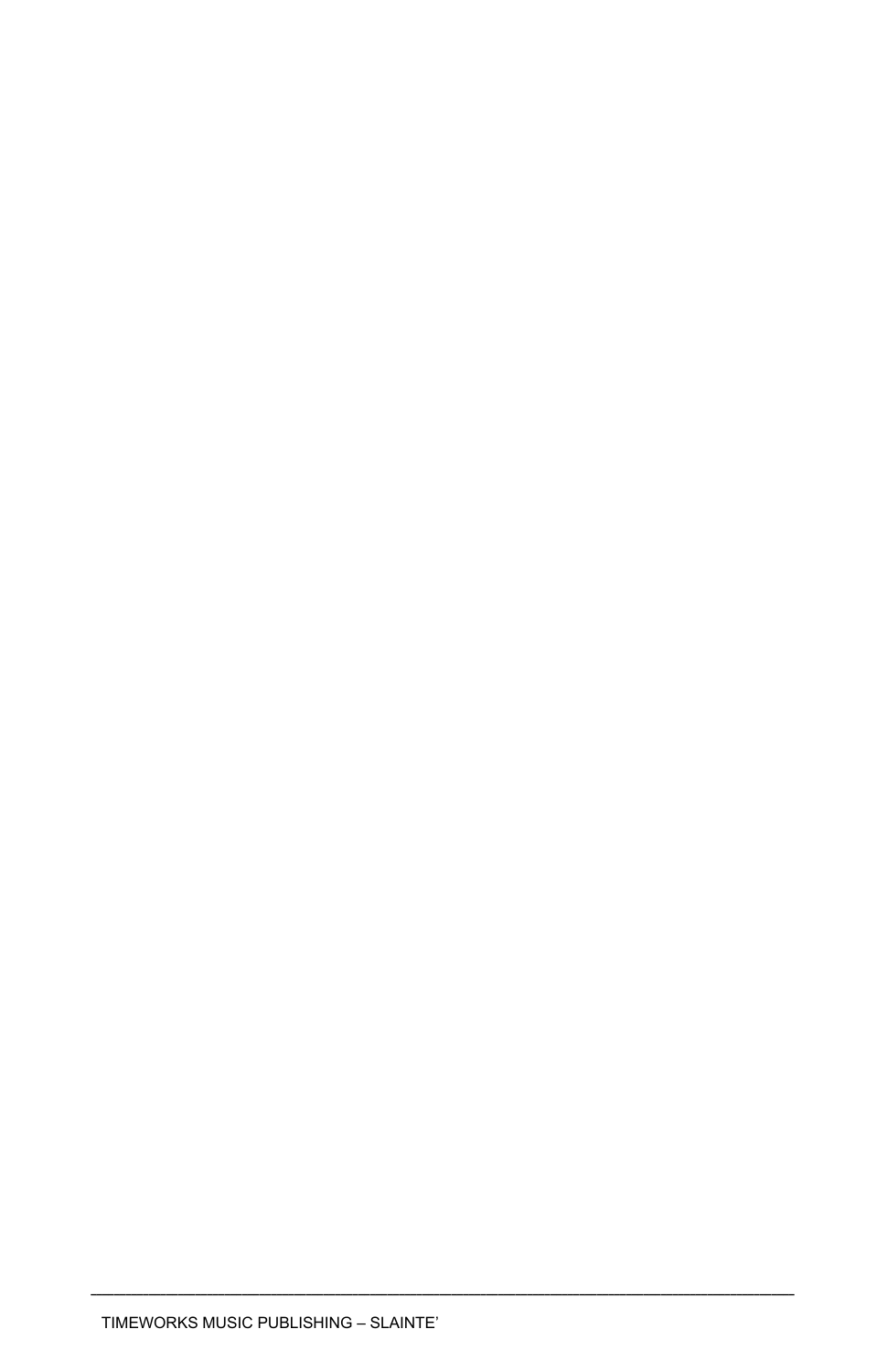**\_\_\_\_\_\_\_\_\_\_\_\_\_\_\_\_\_\_\_\_\_\_\_\_\_\_\_\_\_\_\_\_\_\_\_\_\_\_\_\_\_\_\_\_\_\_\_\_\_\_\_\_\_\_\_\_\_\_\_\_\_\_\_\_\_\_\_\_\_\_\_\_\_\_\_\_\_\_\_\_\_\_\_\_\_\_\_\_\_\_\_\_\_\_\_\_\_\_\_\_\_\_\_\_\_\_\_\_\_\_\_\_\_\_\_\_\_\_\_\_\_**

### TIMEWORKS MUSIC PUBLISHING – SLAINTE'

TIMEWORKS QUANTUM SERIES CONCERT BAND | GRADE 3

## SLAINTE'

STEVE GIOVE

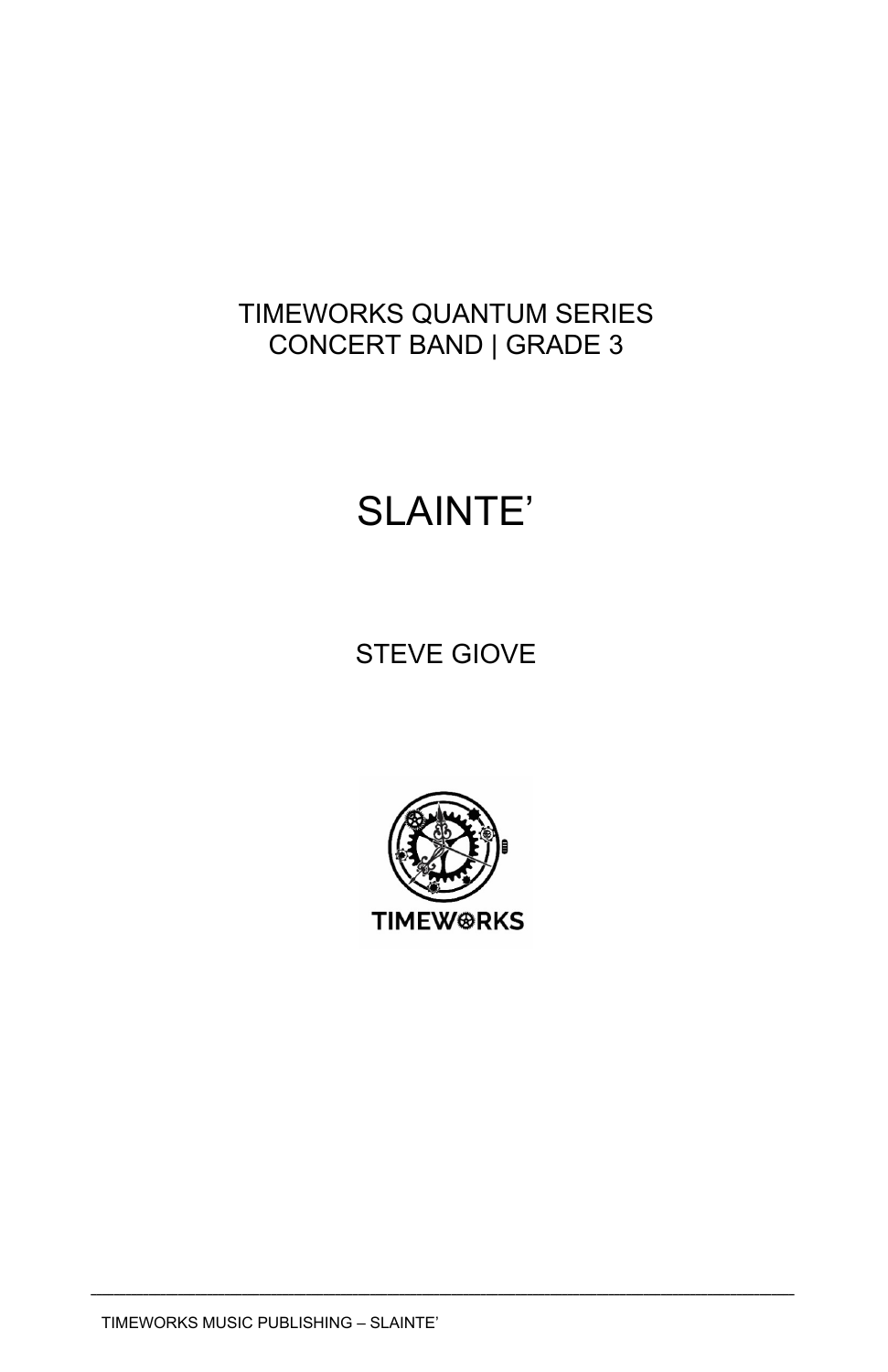**\_\_\_\_\_\_\_\_\_\_\_\_\_\_\_\_\_\_\_\_\_\_\_\_\_\_\_\_\_\_\_\_\_\_\_\_\_\_\_\_\_\_\_\_\_\_\_\_\_\_\_\_\_\_\_\_\_\_\_\_\_\_\_\_\_\_\_\_\_\_\_\_\_\_\_\_\_\_\_\_\_\_\_\_\_\_\_\_\_\_\_\_\_\_\_\_\_\_\_\_\_\_\_\_\_\_\_\_\_\_\_\_\_\_\_\_\_\_\_\_\_**

## **INSTRUMENTATION**

**PROGRAM NOTES** 

Getting together with friends and family is always an important event. This piece of music is a fun, cheerful, and energetic work meant to extend well wishes for all. It is sure to engage and motivate your students, and audience alike.

The word "Slaintѐ" is of Irish origin and used when giving a toast. It means "To your good health".

*\* The word is pronounced as [SLAHN-chə] where the t is silent. It should sound like slawn-che.* 

## **About the Composer**

Steve Giove, a native of Hollywood, Florida, received a Bachelor Degree in Music Performance from Berklee College of Music and a Master of Music from the University of Mississippi. He served in the United States Marine Corps for 25 years as a drummer, conductor, and Officer in Charge.

- -
- 1 Piccolo 2 French Horn 2 2 Percussion 1 (Snare, Bass)
- 4 Flutes 2 Trumpet 1 2 Percussion 2
- 2 Oboe 2 Trumpet 2 (Crash Cymbals/Chimes)
- 3 Clarinet 1 2 Trumpet 4 (Concert Toms/Chimes)
- 3 Clarinet 2 **3 Trombone 1** 1 Tambourine
	-
- 2 Bass Clarinet 3 Trombone 3 1 Xylophone

His assignments include the Marine Corps Air Ground Combat Center Band, the III Marine Expeditionary Force Band, and the Parris Island Marine Corps Band. Under his direction the III MEF Band in Okinawa was chosen as "Best in the Marine Corps" in 2012.

- 1 Conductor Score 2 French Horn 1 1 Timpani
- 
- 
- 
- 2 Bassoon 2 Trumpet 3 2 Percussion 3
- 
- 
- 3 Clarinet 3 3 Trombone 2 1 Bells
- 
- 2 Alto Saxophone 1 2 Euphonium B.C.
- 2 Alto Saxophone 2 2 Baritone T.C.
- 2 Tenor Saxophone 3 Tuba
- 
- 2 Baritone Saxophone

Presently, the is the Director of Bands and Fine Arts Department Chair at Riverside Military Academy, in Gainesville, GA, an Educational/Artist Endorser for the Avedis Zildjian Company, percussionist for the Tara Winds, and Drummer for Big Band Atlanta.

He has performed for millions of people in the United States and overseas, and has composed and has been a guest performer/conductor for bands in the U.S. and the Far East, as well as the Director for the Marine Corps All Star Jazz Band.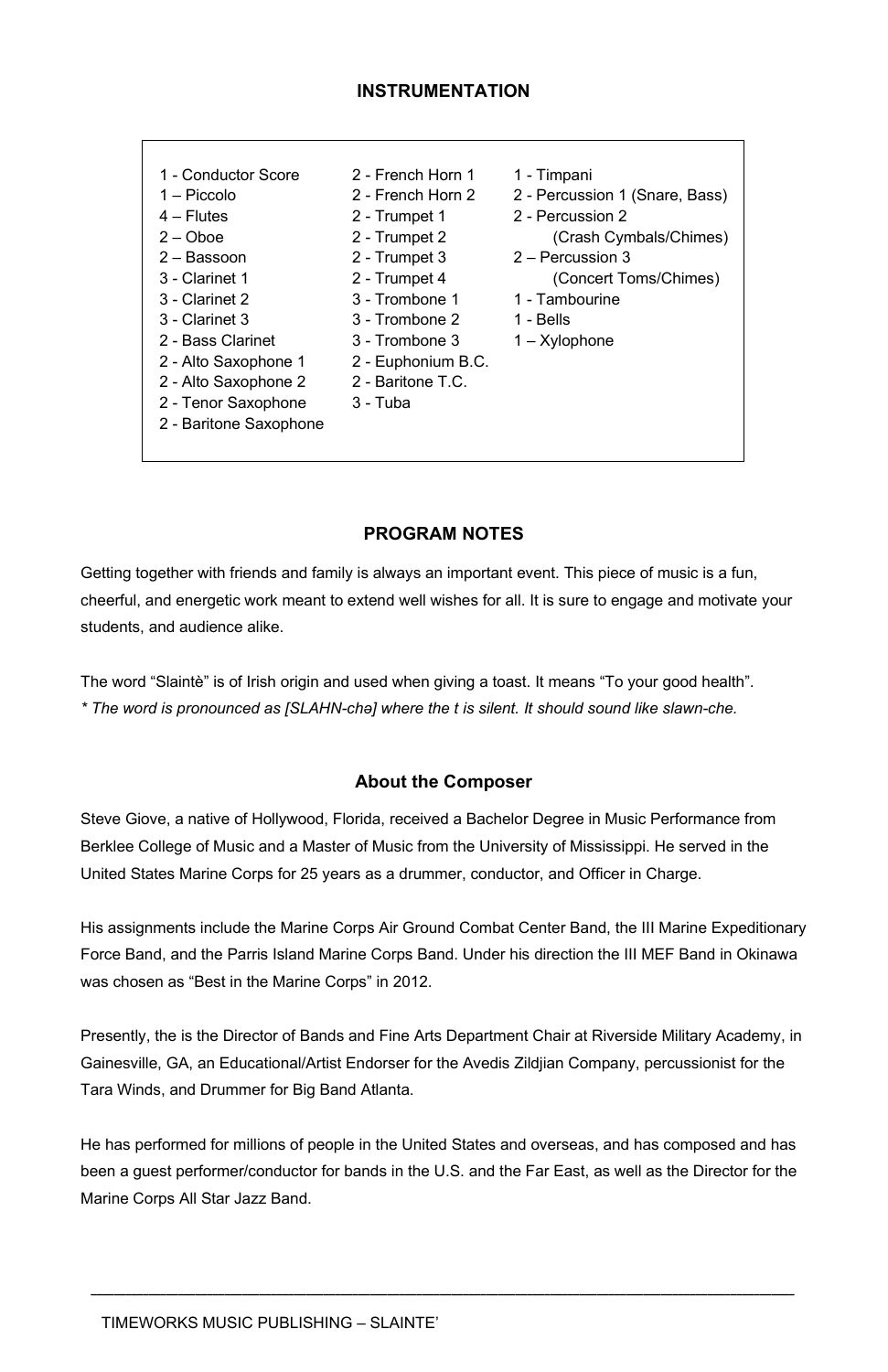**Steve Giove**



**SCORE IS TRANSPOSED**

# Full Score<br>**SCORE IS TRANSPOSED**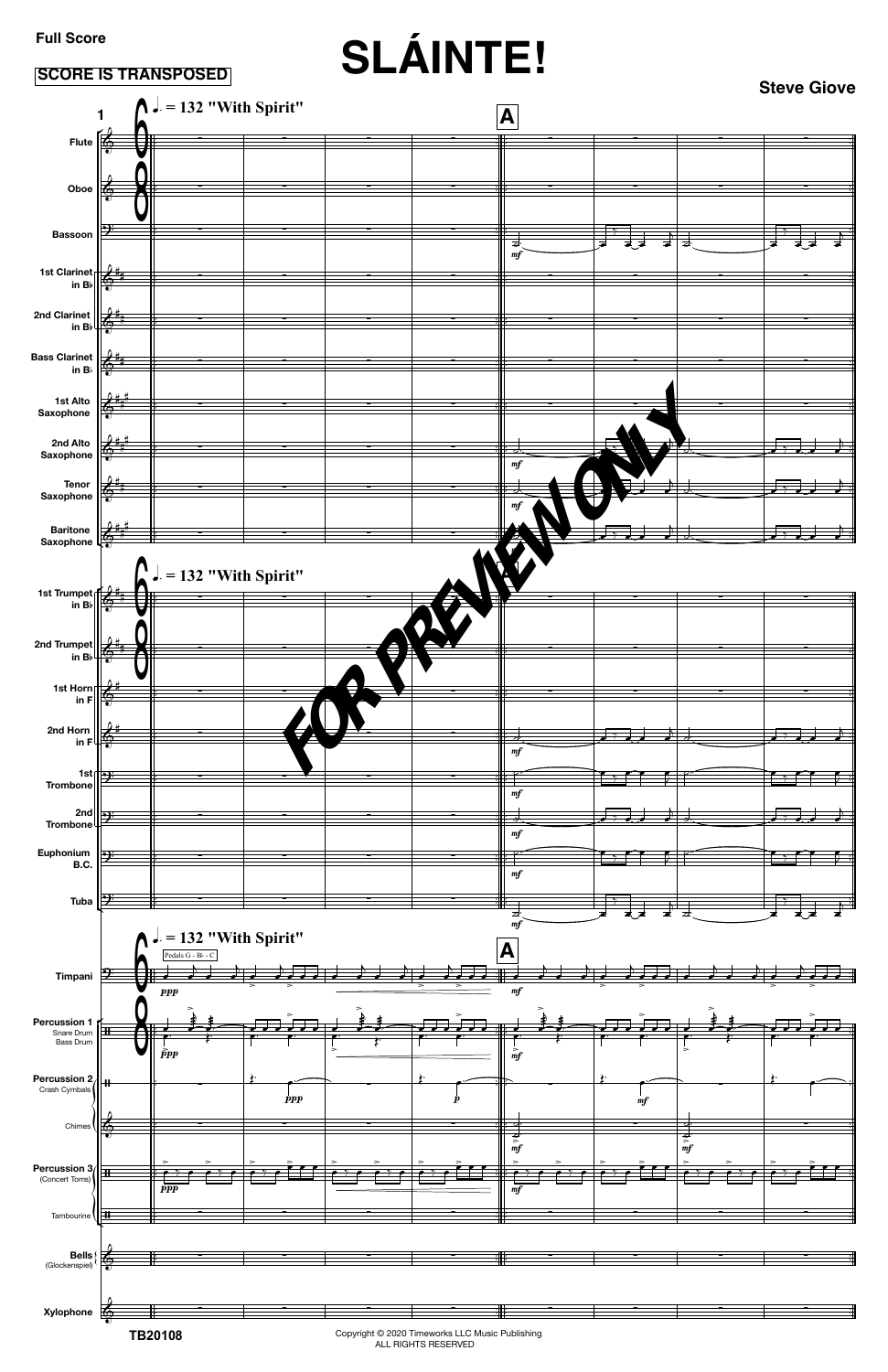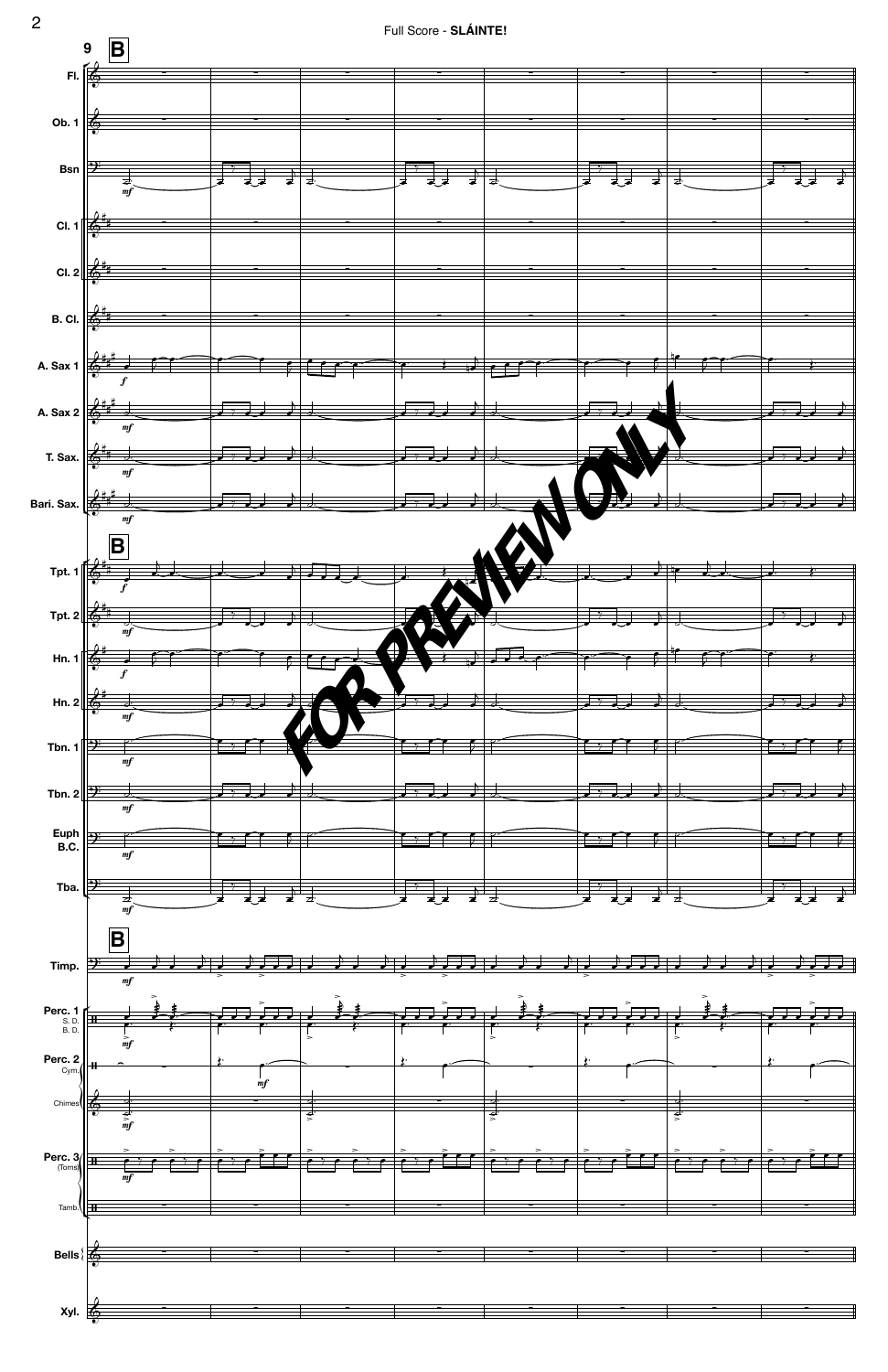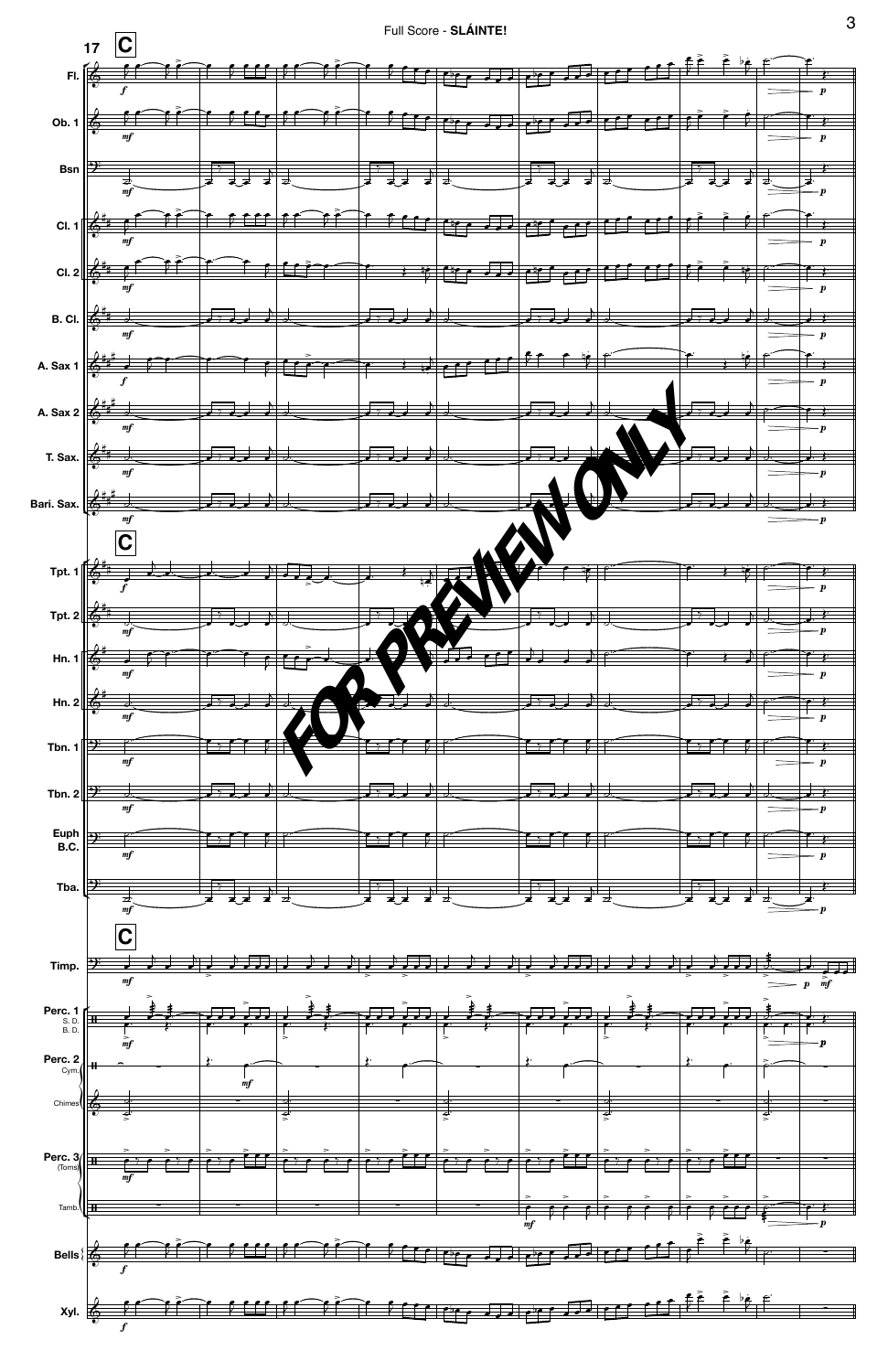

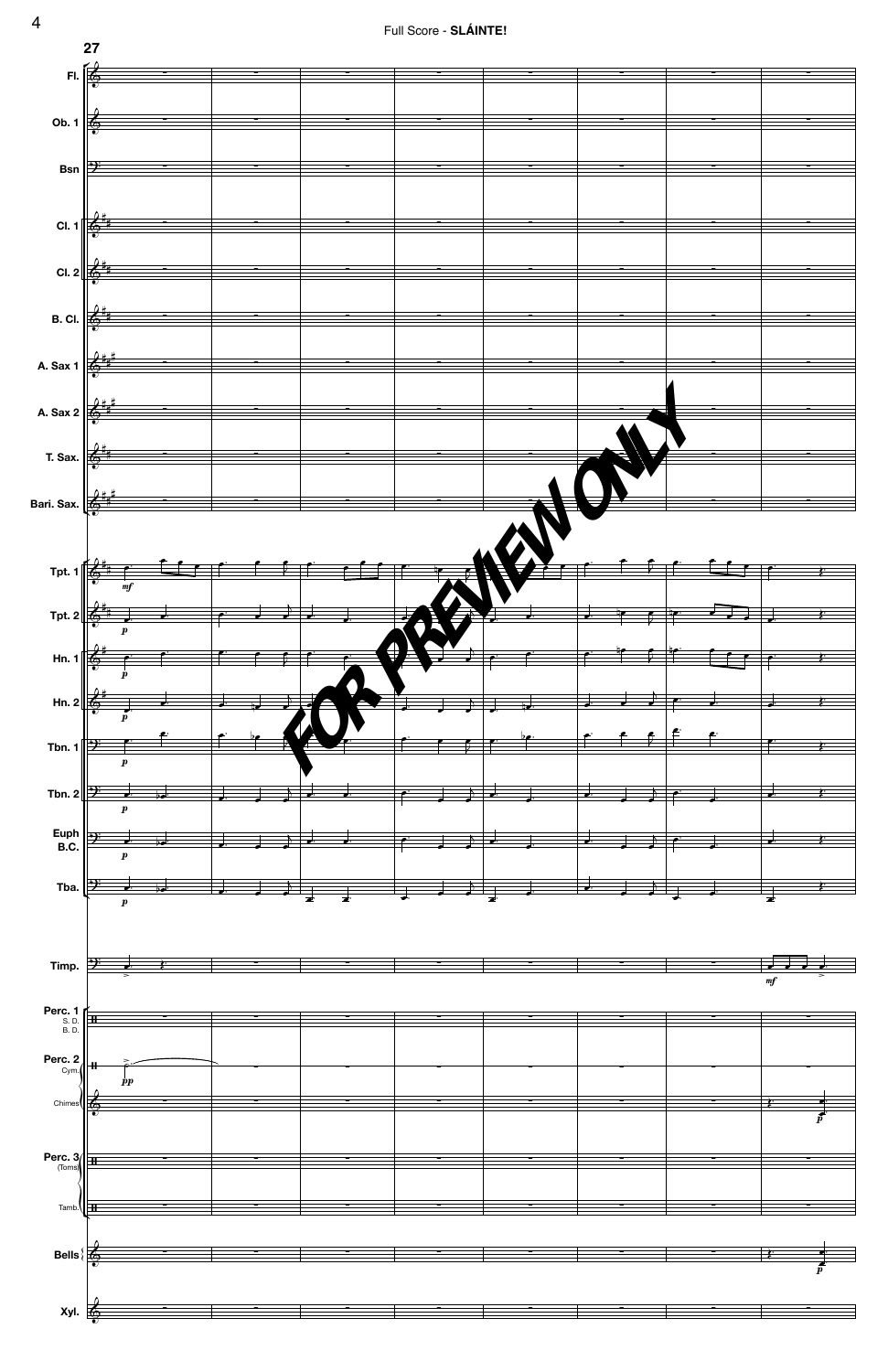

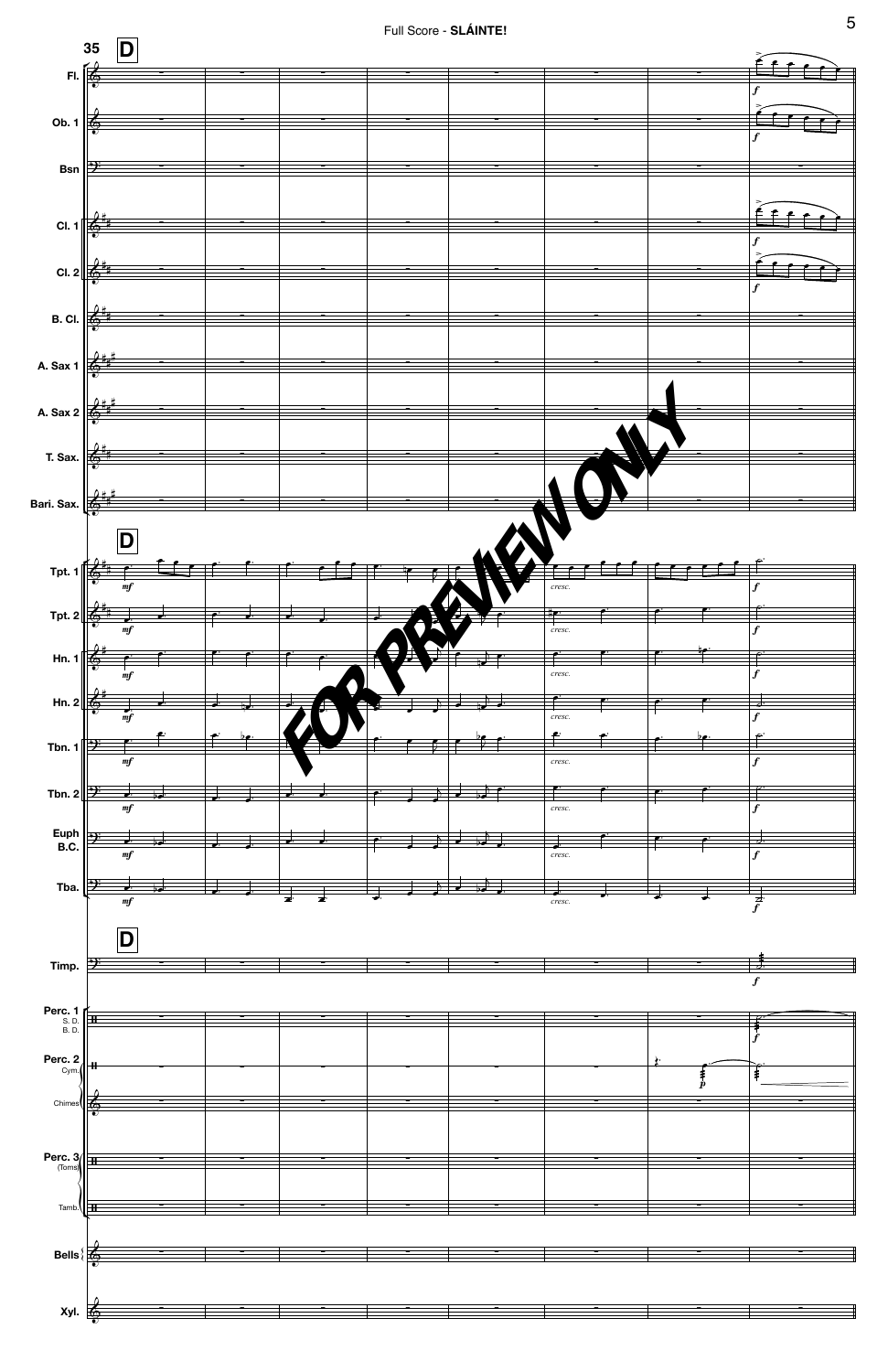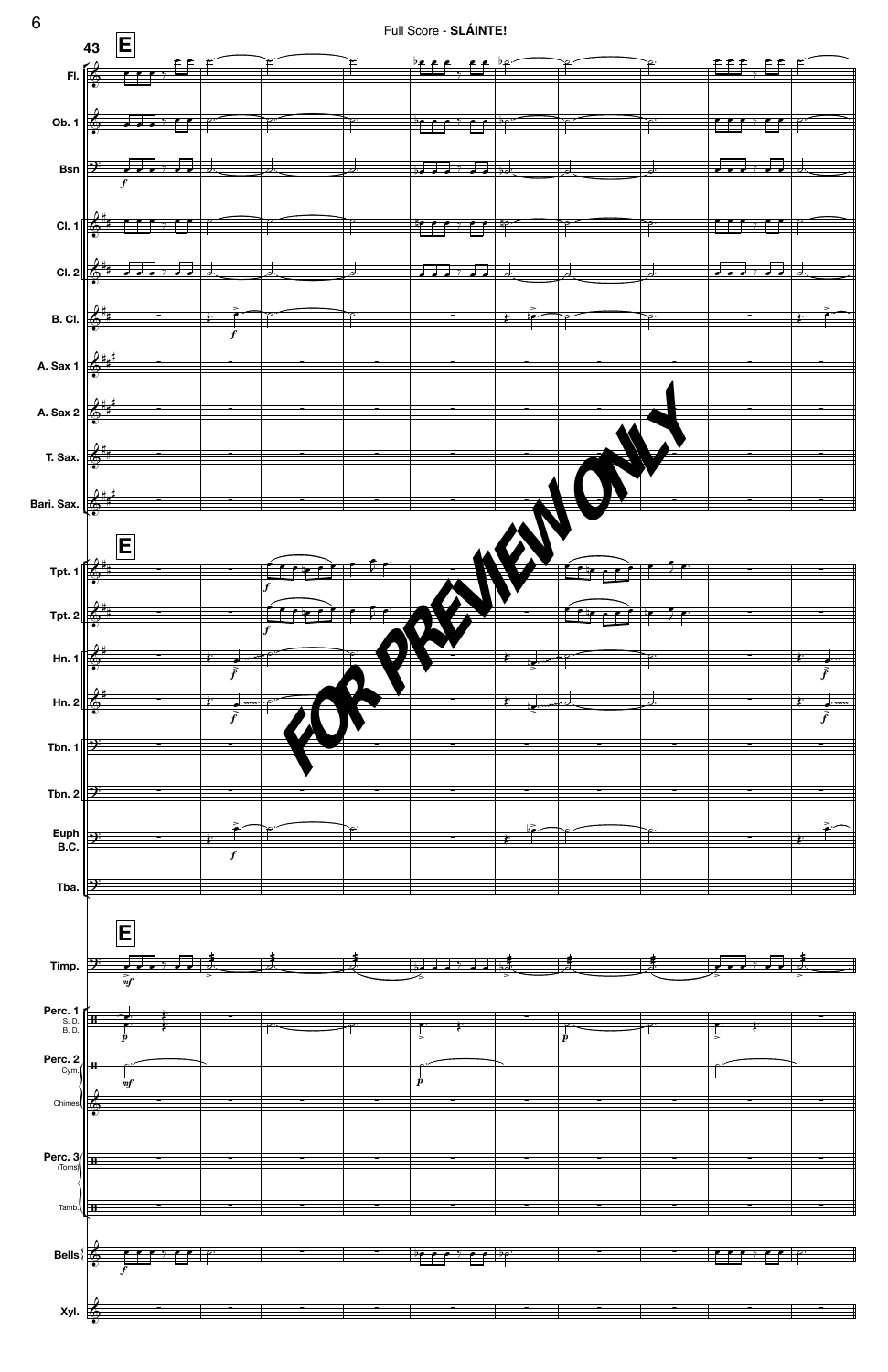

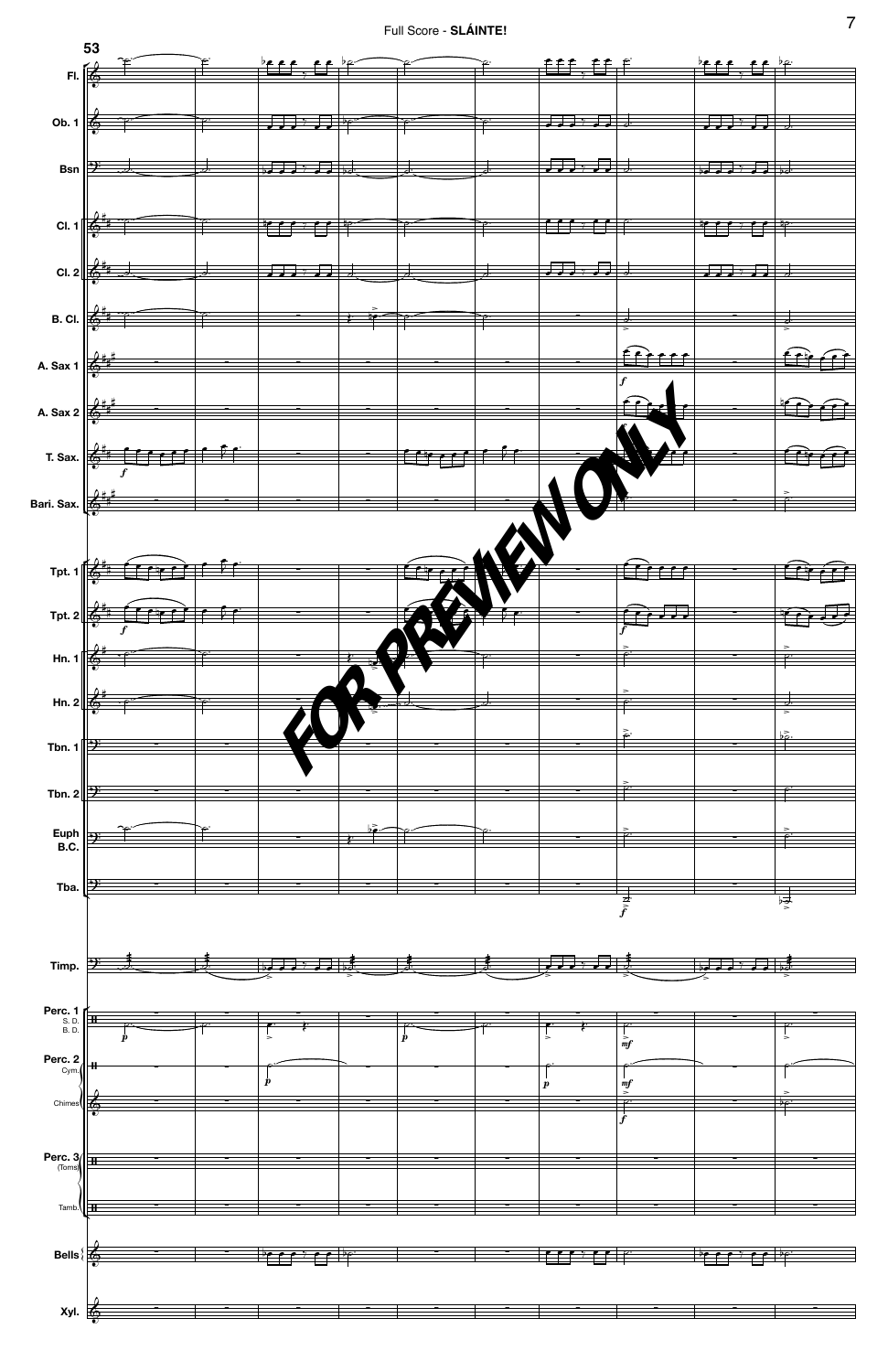F. (b. 1 as  $\frac{1}{100}$  as  $\frac{1}{100}$  as  $\frac{1}{100}$  as  $\frac{1}{100}$  as  $\frac{1}{100}$  as  $\frac{1}{100}$  as  $\frac{1}{100}$  as  $\frac{1}{100}$  as  $\frac{1}{100}$  as  $\frac{1}{100}$  as  $\frac{1}{100}$  as  $\frac{1}{100}$  as  $\frac{1}{100}$  as  $\frac{1}{100}$  as **Xyl. rit. A tempo 63 F** ff p ff p ff p f **rit. A tempo F** f ff p ff p ff p ff p ff p **rit. A tempo F** f mf ffffffff mp ff & > > > > ∑ ∑ ∑ ∑ ∑ ∑ & > > > > ∑ ∑ ∑ ∑ ∑ ∑ ? > > > > > ∑ ∑ &## > > > > ∑ ∑ ∑ ∑ ∑ ∑ &## > > > > ∑ ∑ ∑ ∑ ∑ ∑ &## > > > > > ∑ ∑ &### > > > > ∑ ∑ ∑ ∑ ∑ ∑ &### > > > > ∑ ∑ ∑ ∑ ∑ ∑ &## > > > > ∑ ∑ ∑ ∑ ∑ ∑ &### > > > > > ∑ ∑ &## > > > > ∑ ∑ ∑ ∑ > &## > > > > ∑ ∑ ∑ ∑ ∑ > &# > > > > ∑ ∑ ∑ ∑ ∑ ∑ &# > > > > ∑ ∑ ∑ ∑ ∑ ∑ ? > > > > > ∑ ∑ ? > > > > > ∑ ∑ ? > > > > > ∑ ∑ ? > > > > > ∑ ∑ ? ∑ ∑ > ∑ ∑ / > > > > >> ∑ ∑ ∑ ∑ ∑ / ∑ ∑ > ∑ ∑ ∑ ∑ ∑ & > > > > > ∑ ∑ ∑ ∑ ∑ / ∑ ∑ ∑ ∑ ∑ ∑ ∑ ∑ / ∑ ∑ > > > > > > & > > > > > ∑ ∑ ∑ ∑ ∑ & ∑ ∑ ∑ ∑ ∑ ∑ ∑ ∑ œ™ bœ™ œ™ œ™ œ™ bœ™ œ™ œ™ œ™ bœ™ œ™ œ™ ˙™ ˙™ ˙™ œ™ Œ™ œ™ nœ™ œ™ œ™ œ™ nœ™ œ™ œ™ œ™ nœ™ œ™ œ™ ˙™ ˙™ ˙™ œ™ Œ™ œ™ nœ™ œ™ œ™ œ™ nœ™ œ™ œ™ œ™ nœ™ œ™ œ™ œ™ nœ™ œ™ œ™ ˙™ ˙™ ˙™ œ™ Œ™ œ™ nœ™ œ™ œ™ œ œj œ™ œ™ œ œj œ™ nœ™ œ™ œ™ œ œj œ™ œ™ nœ™ œ™ œ™ œ™ nœ™ œ™ œ™ œ™ bœ™ œ™ œ™ ˙™ ˙™ ˙™ œ™ Œ™ œ™ bœ™ œ™ œ™ ˙™ ˙™ ˙™ œ™ Œ™ œ™ bœ™ œ™ œ™ ˙™ ˙™ ˙™ œ™ Œ™ œ™ bœ™ œ™ œ™ ˙™ ˙™ ˙™ œ™ Œ™ æ˙™ æ˙™ æ˙™ œ™ Œ™ æ˙™ œ™ œ™ æ˙™ œ™ œ™ œ™ œ™ Œ™™ ˙™ œ™ bœ™ œ™ œ™ ˙™ œ œJ œ œ œ œ œ ‰ œ œJ œ œJ œ œ œ œ œ ‰ œ œJ œ œJ œ œ œ œ œ ‰ œ œJ œ™ bœ™ œ™ œ™ ˙™ Full Score - **SLÁINTE!** 8 **FOR PREVIEW ONLY**

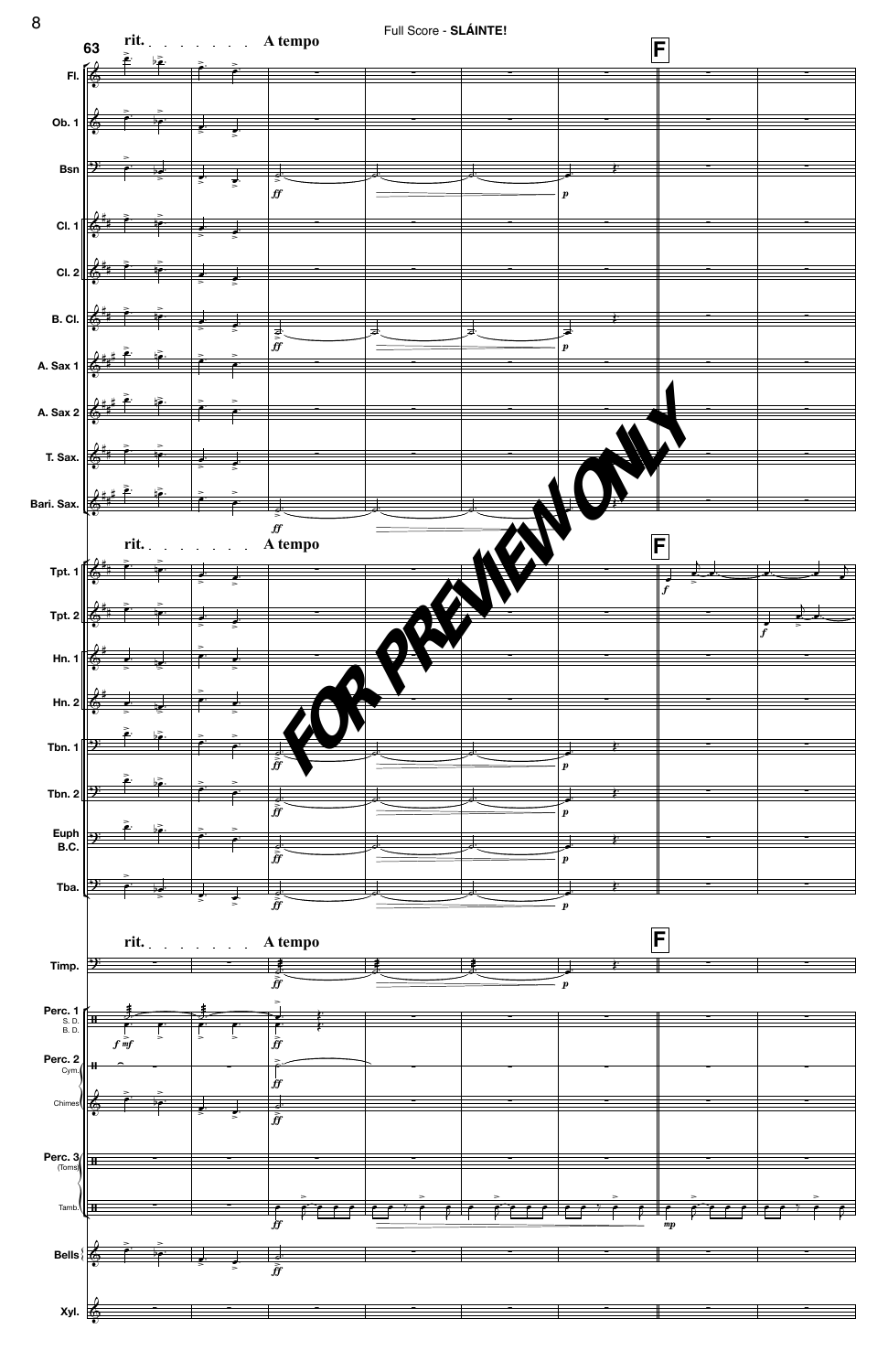

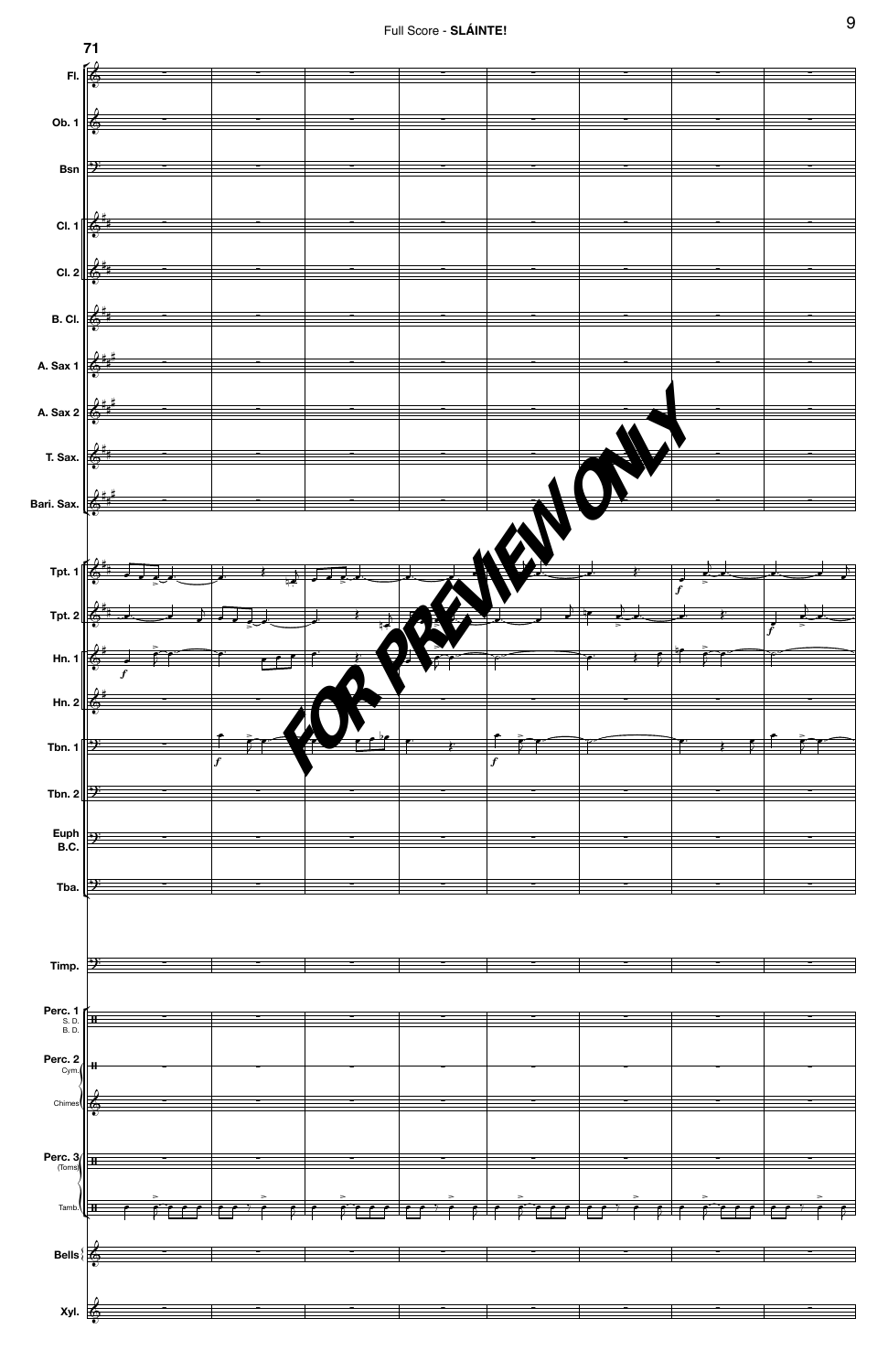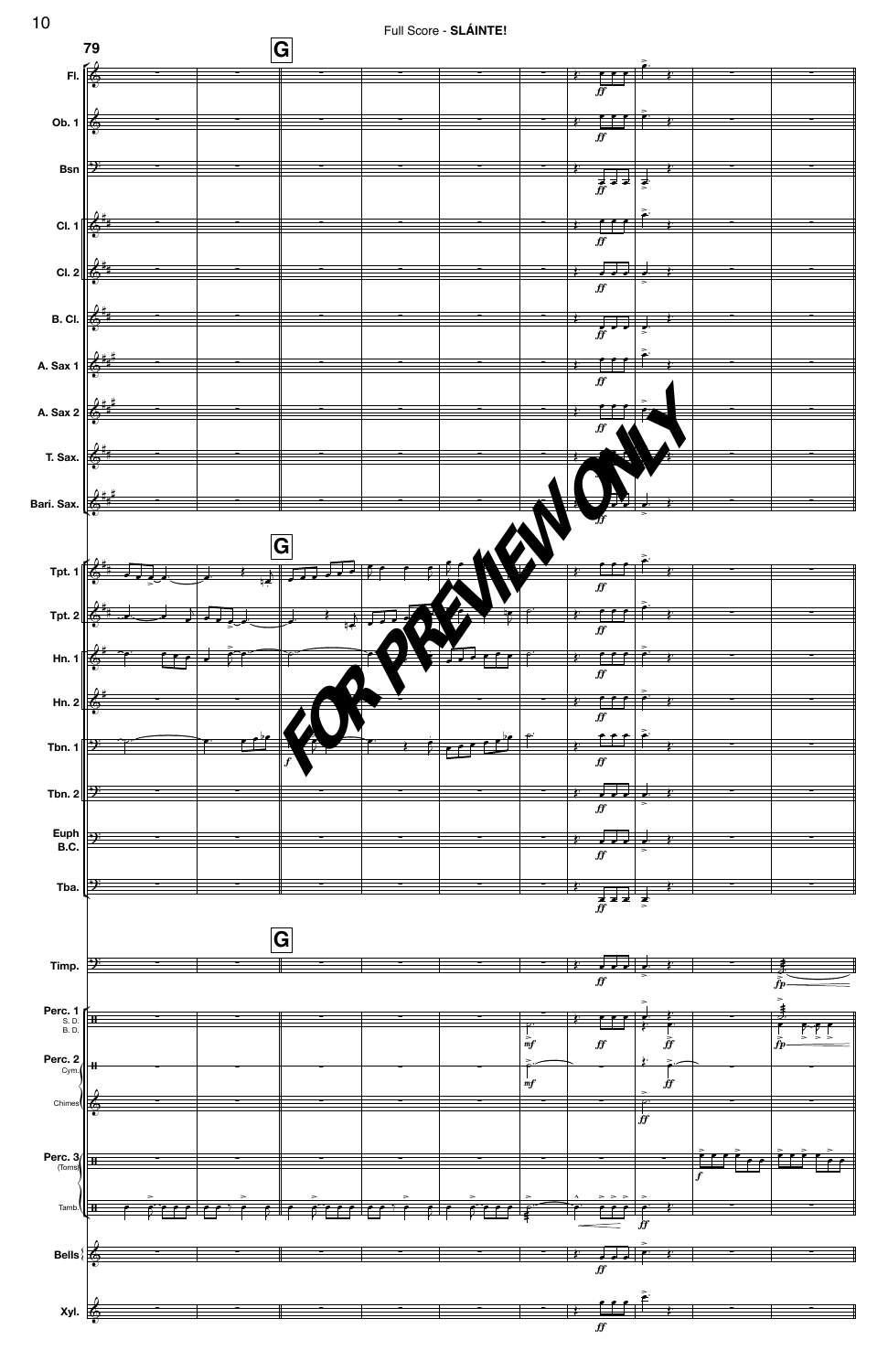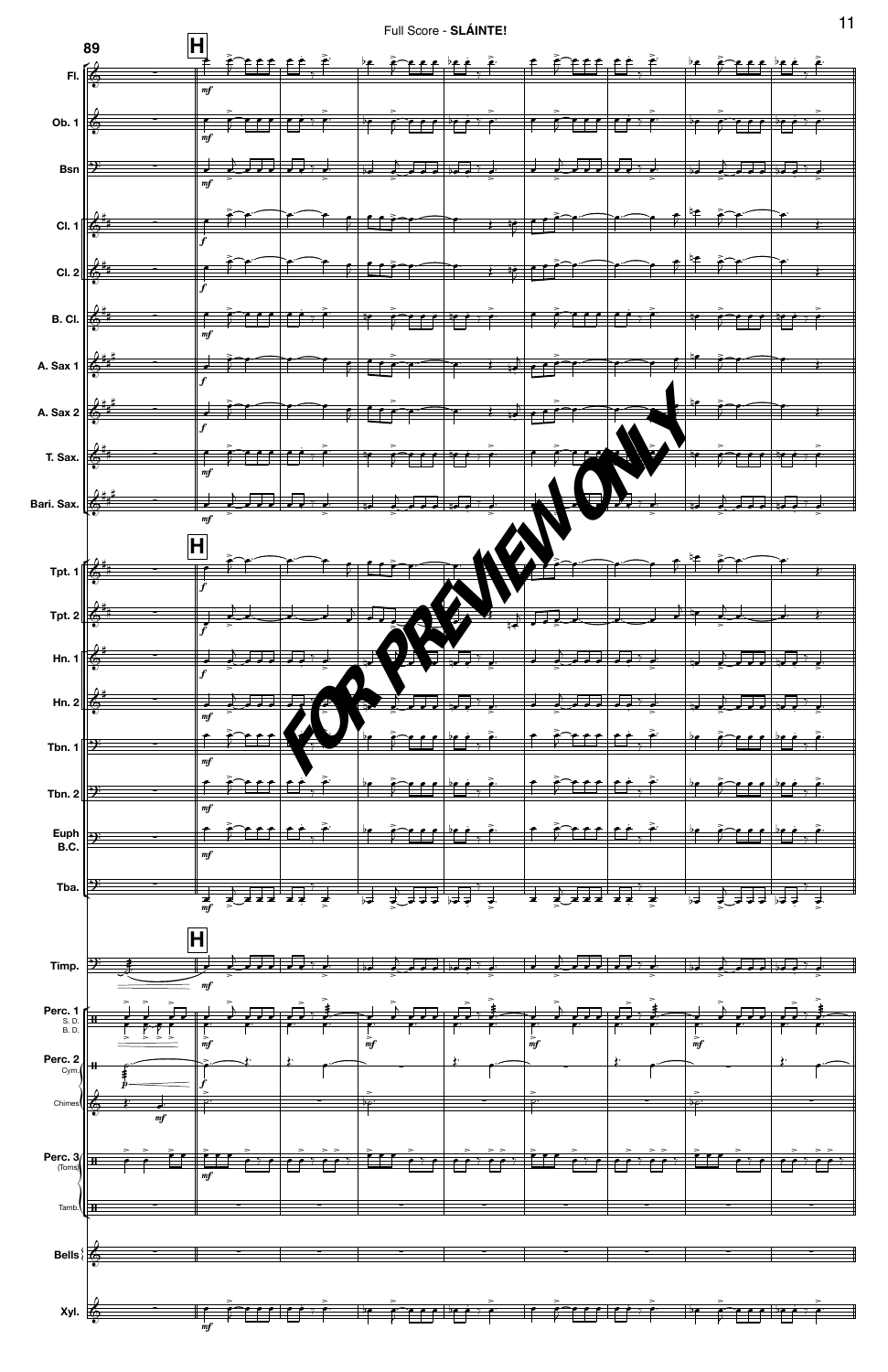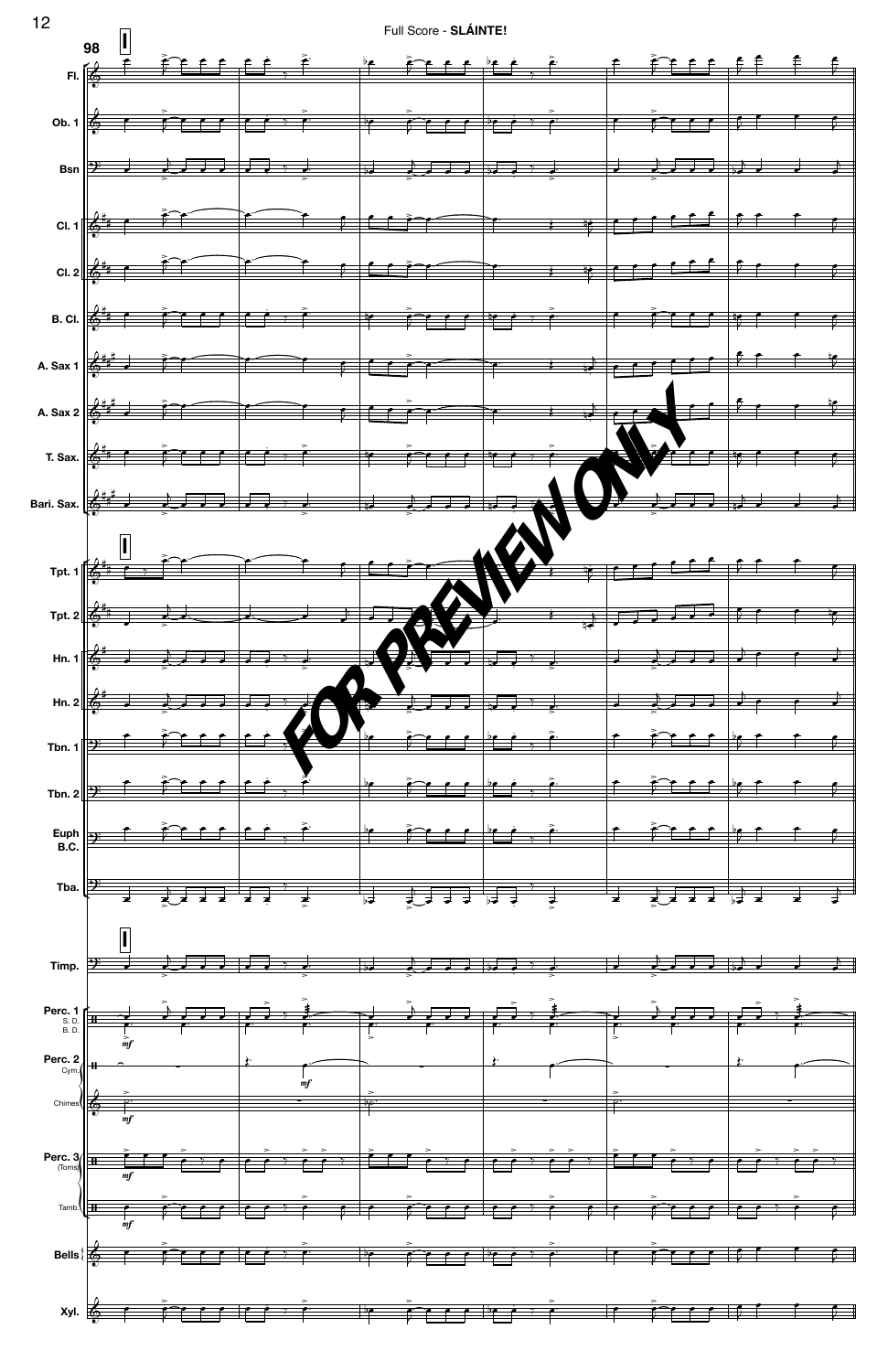![](_page_16_Figure_0.jpeg)